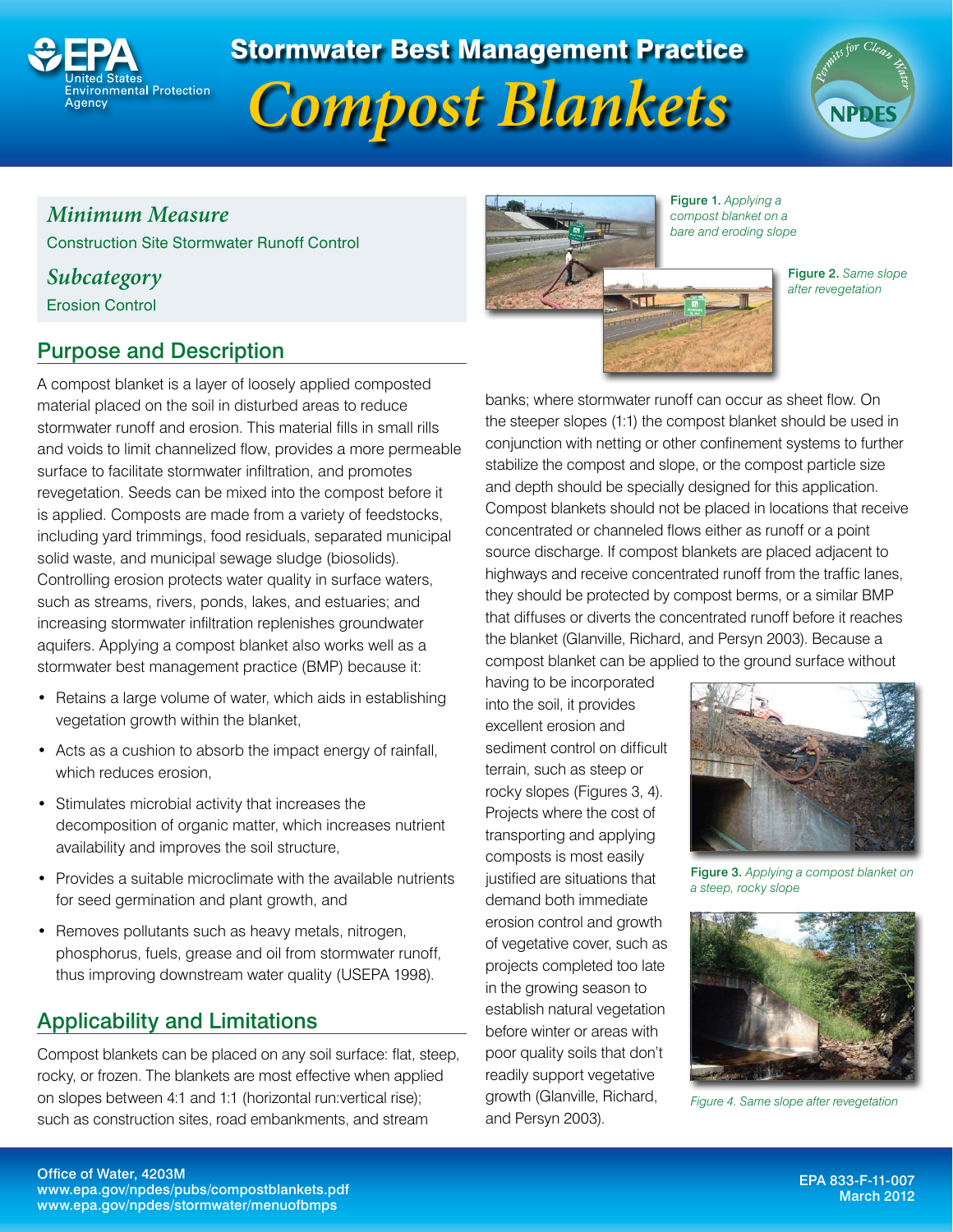# What Is Compost?

Compost is the product of controlled biological decomposition of organic material that has been sanitized through the generation of heat and stabilized to the point that it is beneficial to plant growth. It is an organic matter resource that has the unique ability to improve the biological, chemical, and physical characteristics of soils or growing media. Compost contains plant nutrients but is typically not characterized as fertilizer (USCC 2008).

This decomposition of organic material is produced by metabolic processes of microorganisms. These microbes require oxygen, moisture, and food in order to grow and multiply. When these three factors are maintained at optimal levels, the natural process of decomposition is greatly accelerated. The microbes generate heat, water vapor, and carbon dioxide as they transform the raw materials into a

stable soil conditioner. Compost can be produced from many raw organic materials, such as leaves, food scraps, manure, and biosolids. However, the mature compost product bears little physical resemblance to the raw material from which it originated.



Figure 5. *Mature compost product*

# How Is Compost Beneficial?

#### *Biological Benefits*

**Provides an excellent substrate for soil biota**. The activity of soil microorganisms is essential for productive soils and healthy plants. Their activity is largely based on the presence of organic matter. Soil microorganisms include bacteria, protozoa, and fungi. They are not only found within compost, but will also proliferate within the soil under a compost blanket. These microorganisms play an important role in organic matter decomposition, which leads to humus formation and nutrient availability. Some microorganisms also promote root activity; specific fungi work symbiotically with plant roots, assisting them in extracting nutrients from the soils.

**Suppresses plant diseases**. The incidence of plant diseases may be influenced by the level and type of organic matter and microorganism present in soils. Research has shown that

increased populations of certain microorganisms may suppress specific plant diseases, such as pythium blight and fusarium wilt.

#### *Chemical Benefits*

**Provides nutrients**. Compost blankets contain a considerable variety of macro- and micronutrients essential for plant growth. Since compost contains relatively stable sources of organic matter, these nutrients are supplied in a slow-release form.

**Modifies and stabilizes pH**. The pH of composts differ. When necessary, a compost may be chosen that is most appropriate for revegetating a particular construction site.

#### *Physical Benefits*

#### **Improved soil structure and moisture management**.

In fine-textured soils (i.e., clay or clay loam), the addition of compost will increase permeability, and reduce stormwater runoff and erosion. The soil-binding properties of compost are due to its humus content. Humus is a stable residue resulting from a high degree of organic matter decomposition. The constituents of humus hold soil particles together, making them more resistant to erosion and improving the soil's ability to hold moisture.

#### Effectiveness of Compost, Topsoil, and Mulch

Because of the biological, chemical, and physical benefits it can provide, compost makes a more effective erosion control blanket than topsoil. An Iowa State University study (Glanville, Richard, and Persyn 2003), sponsored by the Iowa Department of Natural Resources and Iowa Department of Transportation (DOT), compared the quantity of runoff from road embankments treated with topsoil and with compost blankets. The test plots were exposed to simulated, high intensity rainfall (3.7 inches/hour) lasting for 30 minutes. Results showed that the amount of runoff from the embankment treated with a compost blanket was far less than the runoff from the embankment treated with topsoil.

Mulch is a protective covering placed around plants for controlling weeds, reducing evaporation, and preventing roots from freezing. It is made of various substances usually organic, such as hardwood or pine bark. A compost blanket is a much more effective BMP for erosion control and revegetation than mulch. A University of Georgia research study (Faucette and Risse 2002) reported that correctly applied compost blankets provide almost 100 percent soil surface coverage, while other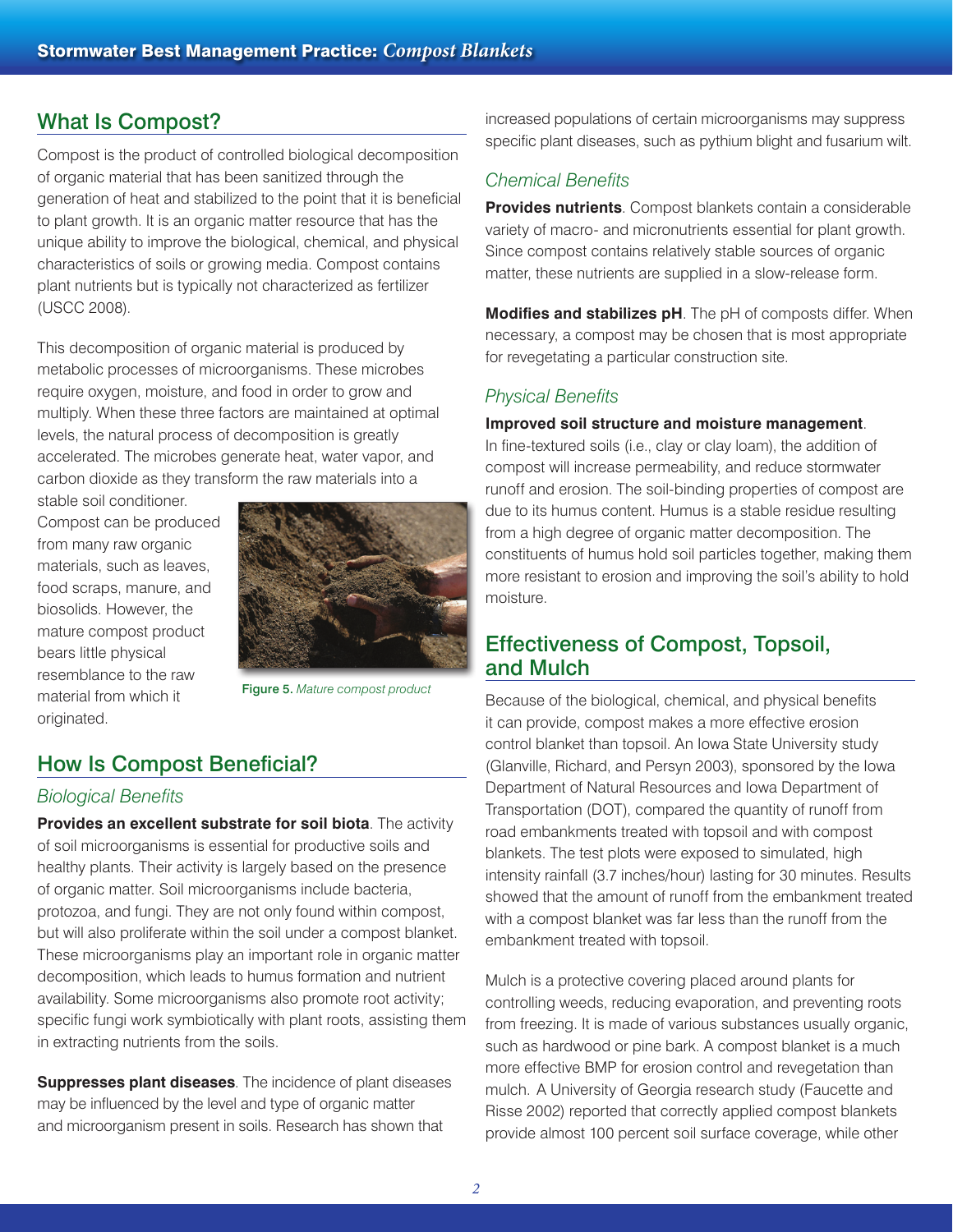methods (e.g., straw mats and mulches) provide only 70 to 75 percent coverage. Uniform soil coverage is a key factor in effective erosion and sediment control because it helps maintain sheet flow and prevents stormwater from forming rills under the compost blanket.

### Compost Quality

#### *Compost Properties*

**Maturity**. Maturity indicates how well the compost will support plant growth. One maturity test measures the percent of seeds that germinate in the compost compared to the number of seeds that germinate in peat based potting soil. For example, if the same number of seeds was planted in the potting soil (control) and in a marketed compost product, and 100 of them germinate in the potting soil and 90 germinate in the compost, the compost's maturity would be 90 percent. Another maturity test compares the growth and vigor of seedlings after they have been growing in both compost and potting soil.

**Stability**. Stability determines how "nice" the compost is. While microbial decay is actively transforming the feedstocks into compost, the unstable mixture may have unpleasant characteristics such as odors. However, after the decay process is completed, the stable compost product no longer resembles the feedstock or has offensive characteristics. During the composting process,  $CO<sub>2</sub>$  is produced because the microbes are actively respiring. So the microbial respiration (CO<sub>2</sub> evolution) rates can be measured and used to determine when the microbial decay is completed and the compost product has stabilized.

**Presence of Pathogens**. The pathogen count indicates how sanitary the compost is. EPA has defined processes for composting biosolids that reduce the number of pathogenic organisms to nondetectible levels and ensure the resulting compost will be sufficiently heat treated and sanitary. These processes to further reduce pathogens (PFRP) are defined in [40 CFR, Part 503, Appendix B, Section B](http://ecfr.gpoaccess.gov/cgi/t/text/text-idx?c=ecfr&sid=1cc61c0a7ffa43e62866f68bb9fbf292&rgn=div5&view=text&node=40:30.0.1.2.41&idno=40#40:30.0.1.2.41.5.13.10.31). Compost quality specifications often require compost to be treated by a PFRP process, so there are no measurable pathogenic microorganisms present.

Other compost properties that may be found in compost quality specifications are plant nutrients and heavy metal concentrations, pH, moisture content, organic matter content, soluble salts, and particle size.

#### *Compost Quality Testing*

A compost testing, labeling, and information disclosure program, the [Seal of Testing Assurance Program](http://compostingcouncil.org/seal-of-testing-assurance/), has been established by the United States Composting Council (USCC), a private, nonprofit organization. Under this program testing protocols for determining the quality and condition of compost products at the point of sale have been jointly approved and published by the USCC and U.S. Department of Agriculture. These Test Methods for Evaluating Compost and Composting, the [TMECC Testing Protocols](http://compostingcouncil.org/tmecc/) are conducted by independent laboratories to help compost producers determine if their compost is safe and suitable for its intended uses, and to help users compare various compost products and verify the product safety and market claims. The goal of the program is to certify the compost products have been sampled and tested in accordance with these approved protocols. Compost producers who participate in this program have committed to having their products tested by an approved laboratory according to the prescribed testing frequency and protocols and to providing the test results to anyone upon request. The products of participating compost producers carry the USCC certification logo and product information label.

#### *Compost Quality Specifications*

The Federal Highway Administration supported developing specifications for compost used in erosion and sediment control through a cooperative agreement with the Recycled Materials Resource Center at the University of New Hampshire. The original compost blanket specifications (Alexander 2003) were developed under this grant. Working with the USCC and Ron Alexander (Alexander 2003), the American Association of State Highway and Transportation Officials finalized and approved these specifications (AASHTO 2010), which include: narrative criteria (e.g., no objectionable odors or substances toxic to plants), numerical specifications [e.g., pH, soluble salts, moisture content, organic matter content, particle size, stability, and physical contaminants (e.g., metal, glass, plastics)], and pathogen reduction using the EPA processes to further reduce pathogens. These [AASHTO specifications](http://www.epa.gov/npdes/pubs/aashto.pdf) also recommend the TMECC testing protocols. A number of states have now developed specifications for the compost they use in erosion and sediment control. Examples are the [California DOT](http://www.dot.ca.gov/hq/esc/oe/specifications/SSPs/2006-SSPs/Sec_10/20/20-055_E_A01-20-12.doc)  [specifications](http://www.dot.ca.gov/hq/esc/oe/specifications/SSPs/2006-SSPs/Sec_10/20/20-055_E_A01-20-12.doc) and [Texas DOT specifications.](ftp://ftp.dot.state.tx.us/pub/txdot-info/cmd/cserve/specs/2004/standard/s161.pdf)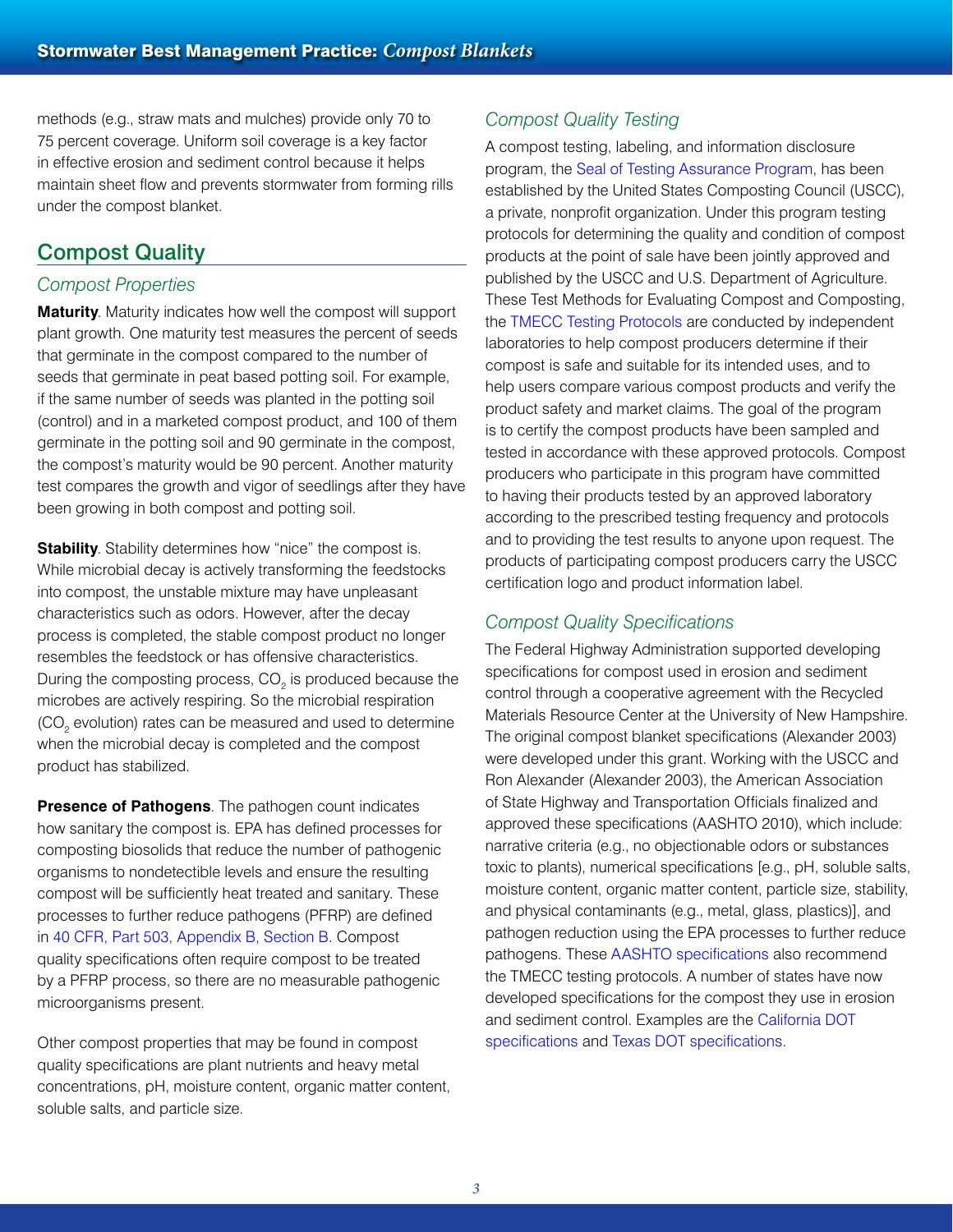### Compost Blanket Installation

Once any trash and debris have been removed from a site, a compost blanket can be uniformly applied usually between 1 and 3 inches thick using a bulldozer, skid steer, manure spreader, or hand shovel. Application rates (thickness) are often included in compost blanket specifications. The compost blanket should extend at least 3 feet over the shoulder of the slope to ensure that stormwater runoff does not flow under the blanket (Alexander 2003). On very rocky terrain or if the slope is too steep for heavy equipment, a pneumatic blower truck is needed to apply the compost (Figure 6). If the slope is steep, a compost blanket may work best in conjunction with other BMPs, such as compost socks placed across the slope to



reduce the runoff velocity (Figure 7) or compost berms placed at the top of the slope to divert or diffuse concentrated runoff before it reaches the compost blanket (Figure 8).

**Security** 

*a compost blanket on a rocky 1:1 slope*

Figure 7. *Using compost socks* 



*to reduce the runoff velocity* 

Figure 8. *Using a compost berm to divert or defuse highway runoff before it reaches the compost blanket* 



Fabric netting can also be used to hold the compost blanket on steep slopes (Figure 9). The netting is usually stapled to the slope (Figure 10), and then the compost is blown on the slope and into the netting.

Mature compost for erosion control on moderate slopes is shown in Figure 11, with a red pen for size comparison. The compost in



Figure 10. *Stapling netting to the slope* 

Figure 5 is too fine for erosion control. Coarser compost should be avoided on slopes that will be landscaped or seeded, as it will make planting and crop establishment more difficult. But coarse and/or thicker compost is recommended for areas with higher annual precipitation or



Figure 11. *Compost for erosion control on moderate slopes*

rainfall intensity, and even coarser compost is recommended for areas subject to wind erosion (Alexander 2003).

Grass, wildflower, or native plant seeds appropriate for the soil and climate can be mixed into the compost. Although seed can be broadcast on the compost blanket after installation, it is typically incorporated into the compost before it is applied,

to ensure even distribution of the seed throughout the compost and to reduce the risk of the seed being washed from the surface of the compost blanket by stormwater. Wood chips may also be added to reduce the erosive effect of rainfall's impact energy.



Figure 12. *Impact of rainfall*

### Inspection and Maintenance

The compost blanket should be inspected periodically and after each major rainfall. If areas of the compost blanket have washed out, another layer of compost should be applied. In some cases, it may be necessary to add another BMP to control the stormwater, such as a compost filter sock or silt fence. On slopes greater than 2:1, establishing thick, permanent vegetation as soon as possible is the key to successful erosion and sediment control. Restricting or eliminating pedestrian traffic on such areas is essential (Faucette and Ruhlman 2004).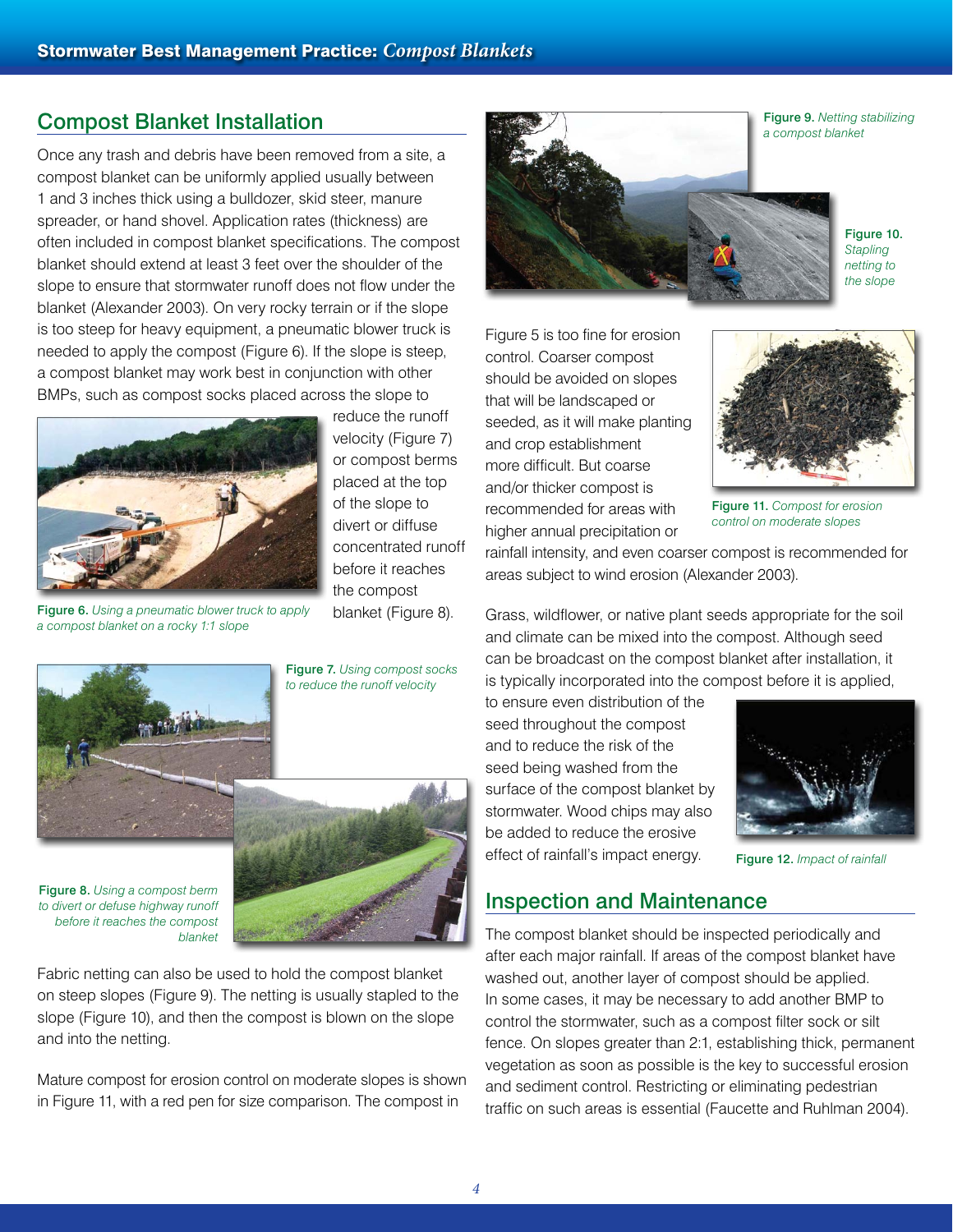# Climate Change Mitigation

In 2005 an estimated 246 million tons of municipal solid wastes were generated in the United States. Organic materials including yard trimmings, food scraps, wood waste, paper and paper products are the largest component of our trash and make up about two-thirds of the solid waste stream. When this organic matter decomposes in landfills, the carbon is converted to methane (CH<sub>4</sub>) and other volatile organic compounds, which are released into the atmosphere and contribute to global warming. EPA has identified landfills as the single largest source of methane, a potent greenhouse gas that is 23 times more efficient at trapping heat than carbon dioxide (CO<sub>2</sub>). Landfills contribute approximately 34 percent of all man-made methane released into the atmosphere in the United States (USEPA 2007). Two approaches for mitigating climate change are reducing carbon emissions and sequestering carbon in the atmosphere.

#### **Reducing carbon**

**emissions**. When organic materials are composted and then recycled, the composting feedstocks are diverted from already burdened municipal landfills, and landfill-generated methane gas emissions are reduced.



Figure 13. *As compost like this is recycled, green house gasses are reduced*

**Sequestering Carbon.** Carbon sequestration is the act of removing carbon dioxide from the atmosphere and storing it in carbons sinks, such as oceans, plants and other organisms that use photosynthesis to convert carbon from the atmosphere into biomass. Forest ecosystems and permanent grasslands



Figure 14. *Compost blankets will nurture revegetation, which sequesters carbon and prevents erosion*

are prime examples of terrestrial carbon sinks that sequester carbon. We no longer have the vast expanses of prairies and eastern forests, but we are using compost blankets to revegetate construction sites, road banks, and green roofs; and this vegetation sequesters carbon.

## **References**

AASHTO 2010. Standard Practice for Compost for Erosion/ Sediment Control (Compost Blankets), R 52-10. Washington, DC: American Association of State Highway and Transportation Officials.

[www.epa.gov/npdes/pubs/aashto.pdf](http://www.epa.gov/npdes/pubs/aashto.pdf)

Alexander, R. 2003. Standard Specifications for Compost for Erosion/Sediment Control, based on work supported by the Federal Highway Administration under a Cooperative Agreement with the Recycled Materials Resource Center at the University of New Hampshire, Durham, New Hampshire. [www.alexassoc.net/organic\\_recylcing\\_composting\\_documents/](http://www.alexassoc.net/organic_recylcing_composting_documents/standard_compost_erosion_sediment_control_specs.pdf) [standard\\_compost\\_erosion\\_sediment\\_control\\_specs.pdf](http://www.alexassoc.net/organic_recylcing_composting_documents/standard_compost_erosion_sediment_control_specs.pdf)

Faucette, Britt, and Mark Risse 2002. "Controlling Erosion with Compost and Mulch." BioCycle June: 26–28. [www.epa.gov/npdes/pubs/biocycle2002.pdf](http://www.epa.gov/npdes/pubs/biocycle2002.pdf)

Faucette, Britt, and Melanie Ruhlman 2004. "Stream Bank Stabilization Utilizing Compost." BioCycle January: 27. [www.epa.gov/npdes/pubs/biocycle2004.pdf](http://www.epa.gov/npdes/pubs/biocycle2004.pdf)

Faucette, L.B., C.F. Jordan, L.M. Risse, M. Cabrera. D.C. Coleman, L.T. West 2005. "Evaluation of Stormwater from Compost and Conventional Erosion Control Practices in Construction Activities." Journal of Soil and Water Conservation 60: 288–297. Available from J. Soil & Water Con. abstract free and full text for a fee.

Faucette, L.B., L.M. Risse, C.F. Jordan, M.L. Cabrera, D.C. Coleman, L.T. West 2006. "Vegetation and Soil Quality Effects from Hydroseed and Compost Blankets Used for Erosion Control in Construction Activities." Journal of Soil and Water Conservation 61: 355–362. Available from J. Soil & Water Con. abstract free and full text for a fee.

Faucette, L.B., J. Governo, C.F. Jordan, B.G. Lockaby, H.F. Carino, R. Governo 2007. "Erosion Control and Storm Water Quality from Straw with PAM, Mulch, and Compost Blankets of Varying Particle Sizes." Journal of Soil and Water Conservation 62: 404–413. Available from J. Soil & Water Con. abstract free and full text for a fee.